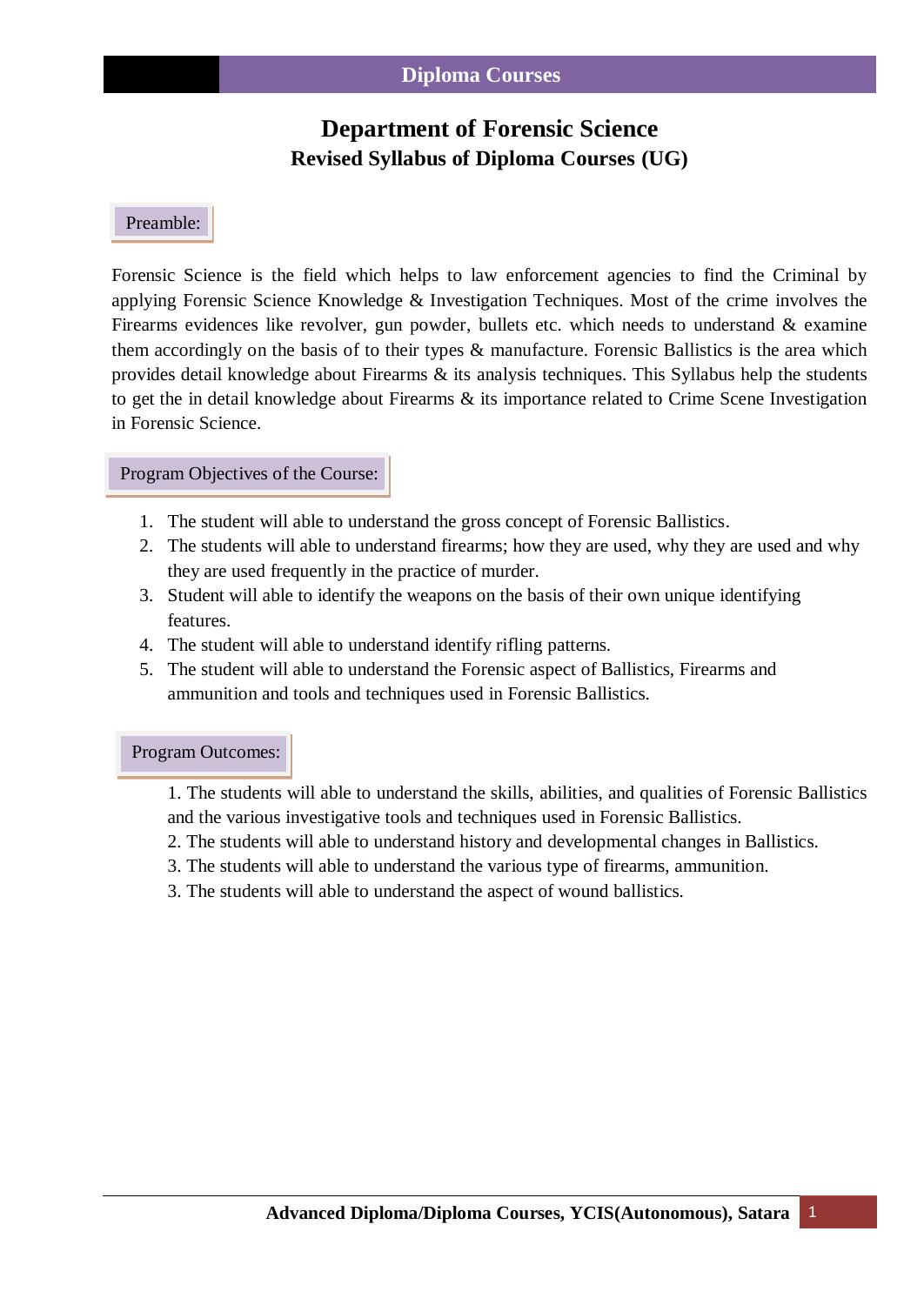### **Diploma Course (I Year)**

- 1. Title: **Investigative Tools & Techniques in Forensic Ballistics**
- 2. Year of Implementation: **2020**
- 3. Duration: **One Year**
- 4. Pattern: **Annual**
- 5. Medium of Instruction: **English**
- 6. Contact hours: 7 hours/week for I Year
- 8. Structure of Course:

#### **For UG**

| Year           | <b>Semester</b>    | <b>Paper</b><br>No.                | Paper<br>Code   | <b>Contact</b><br><b>Hours</b> | <b>Credits</b><br>$(1C_{\text{redid}} = 12H)$ | <b>Marks</b>                    |                 |              |
|----------------|--------------------|------------------------------------|-----------------|--------------------------------|-----------------------------------------------|---------------------------------|-----------------|--------------|
|                |                    |                                    |                 |                                |                                               | Semester/<br><b>Annual Exam</b> | <b>Internal</b> | <b>Total</b> |
| 1              | I                  | PT I                               | $\rm{D}$ *T 101 | 30                             | 2.5                                           | 50                              | 15              | 65           |
|                | $\mathbf{I}$       | PT II                              | D *T 202        | 30                             | 2.5                                           | 50                              | 10              | 60           |
|                |                    | PL I                               | $D^* L101$      | 120                            | 5                                             | 100                             | 25              | 125          |
|                |                    | PP I                               | $D * P101$      | 30                             | 2.5                                           | 50                              |                 | 50           |
|                |                    |                                    | <b>Total</b>    | 210                            | 12.5                                          | 250                             | 50              | 300          |
| $\overline{2}$ | $\mathop{\rm III}$ | PT III                             | D *T 301        | 30                             | 2.5                                           | 50                              | 15              | 65           |
|                | IV                 | PT IV                              | D *T 402        | 30                             | 2.5                                           | 50                              | 10              | 60           |
|                |                    | PL II                              | $D * L202$      | 120                            | 5                                             | 100                             | 25              | 125          |
|                |                    | PP II                              | D *P202         | 60                             | 5                                             | 100                             | $\overline{a}$  | 100          |
|                |                    | <b>Total</b>                       |                 | 240                            | 15                                            | 300                             | 50              | 350          |
| 3              | V                  | PT <sub>V</sub>                    | $D^*T 501$      | 30                             | 2.5                                           | 50                              | 15              | 65           |
|                | VI                 | PT VI                              | D* T 502        | 30                             | 2.5                                           | 50                              | 10              | 60           |
|                |                    | PL III                             | $D^*$ L 303     | 120                            | 5                                             | 100                             | 25              | 125          |
|                |                    | PP III                             | D *P303         | 60                             | 5                                             | 100                             |                 | 100          |
|                |                    | Industrial/Incubati<br>on Training |                 | 10                             | 1                                             |                                 |                 |              |
|                |                    |                                    | <b>Total</b>    | 250                            | 16                                            | 300                             | 50              | 350          |
| <b>Total</b>   |                    |                                    |                 | 700                            | 43.2                                          | 850                             | 150             | 1000         |

 **Total No. of Papers: Theory: 6, Practical: 3, Project:3**

 **Number of Lectures per week: 07**

Theory: Semester, Practical and Project: Annual

 PT: Paper Theory, PL: Paper Lab, PP: Paper Project, D: Diploma, \* : Name of Subject, T : Theory, L: Lab, P: Project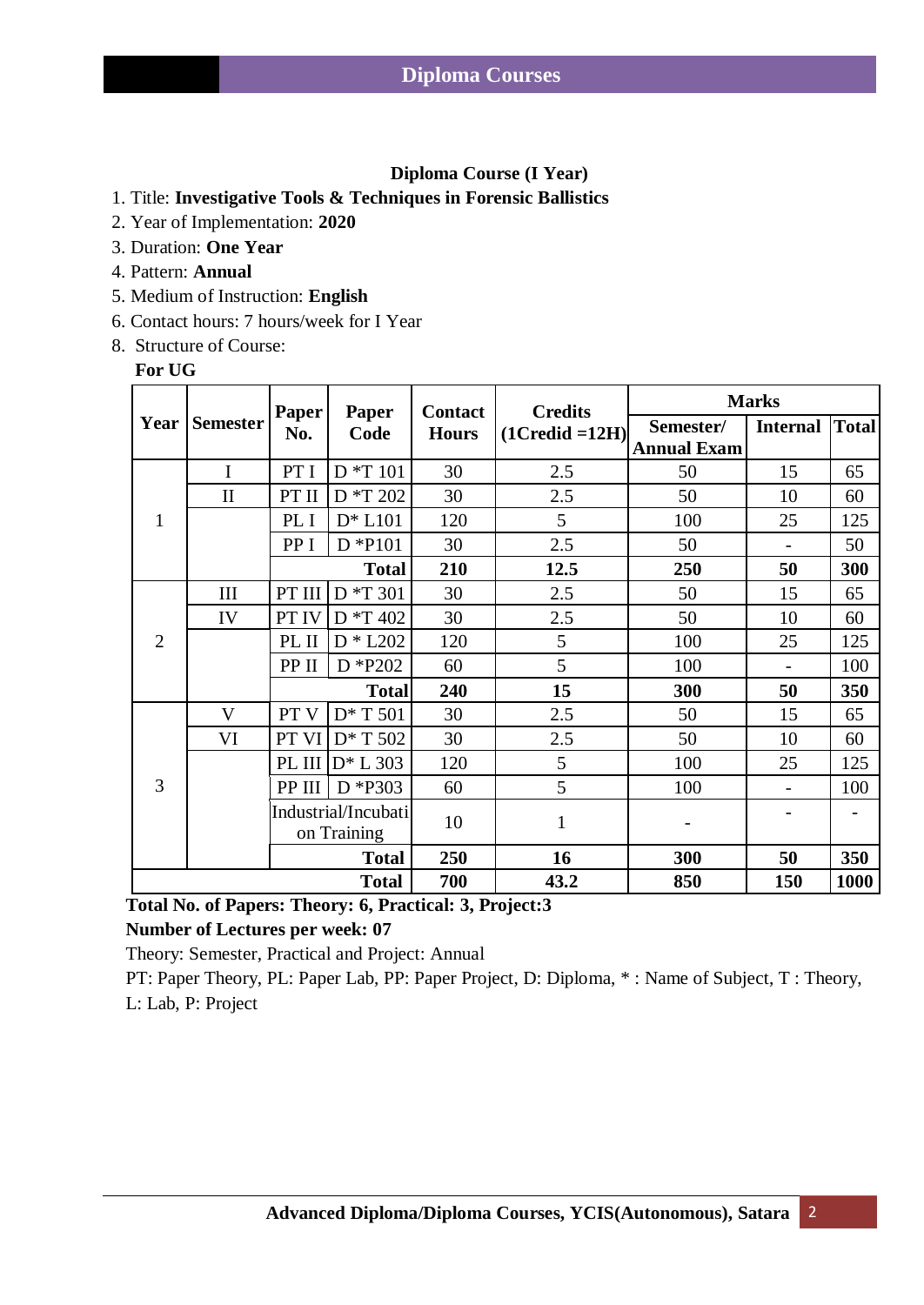## **D\*T 101: PT I (Contact Hrs: 30 Credits: 2.5)**

#### **Learning Objectives:**

#### **Students will be able to:**

- 1. The students will able to understand the skills, abilities, and qualities of Forensic Ballistics and the various investigative tools and techniques used in Forensic Ballistics.
- 2. The students will able to understand history and developmental changes in Ballistics.

#### **Unit I: Introduction to Forensic Ballistics** (15)

Introduction to Forensic Ballistics, History and development of Forensic Ballistics, Key terms of - Internal, External and Terminal ballistics, Introduction, history and development of Firearms. Classification of firearms - ( Early hand cannons, The matchlock, The wheel lock, The staphaunce, The flintlock, The percussion system, The pin fire system, The rim fire system The Dreyes needle, Fire rifle, The centre fire system, Needle fire system, Rifling, he revolver, Pistols, Bolt action rifle, Shotgun, Sub machine gun, Machine gun, zip guns (Improvised Firearms) etc. ) Parts and function, Firearm safety, Assembly and disassembly of firearms. Introduction, history and development of Ammunition. Classification and components of Ammunition - Rim fire, centre fire, Case less, Blank ammunition, Tear gas, Grenade launcher, Dummy, Primers, Primer cap types, Berdan primer, Boxer primer, Cartridge cases - Rimless, semi rimmed, rimmed, belted, Bullet and its types, Shotgun ammunition- shotgun slugs, Head Stamps, Propellants.

#### **Unit II: Field investigation and examination of Firearms and fired evidences** (15)

Crime scene search, Identification, Recognition, Documentation, Collection, Marking, Preservation, and Transmission of fired evidences. Firearm Characteristics, Introduction, Manufacturing of barrel, Manufacturing of breech face, Marks on fired bullet, Marks found on fired shells, Types of firearm characteristics. (Class, Individual and Sub-class etc.) Technical Examination of Firearms and Fired Evidence, Introduction, Principle of Firearms identification, Problems in Firearms examination and identification, Test firing, Microscopic examination fired evidence, Gunshot residue analysis, and Restoration of Serial numbers. Tool mark Identification- Introduction, Tool marks, Residue from softer object on tool, types of tool marks, collection of tool marks, examination and comparison of tool marks. Detection of Gunshot Residues- Methods of analyzing gunshot residues Flameless atomic absorption spectrometry ( FAAS ) Scanning microscopy-energy dispersive X-ray Spectrometry ( SEM-EDX ) Tress metal detection technique ( TMDT ), Gunshot wounds through clothing, Analytical Examination of clothing for range determination The modified Greiss test, The sodium rhodizonate test, EDX for examination of clothes.

#### **Learning Outcomes:**

#### **After completion of the unit, Student is able to:**

- 1. Learn to conduct different methods of search for firearms and fired evidence as part of police investigation procedure.
- 2. Acquire the Knowledge of the appropriate procedures of processing a shooting incident crime scene.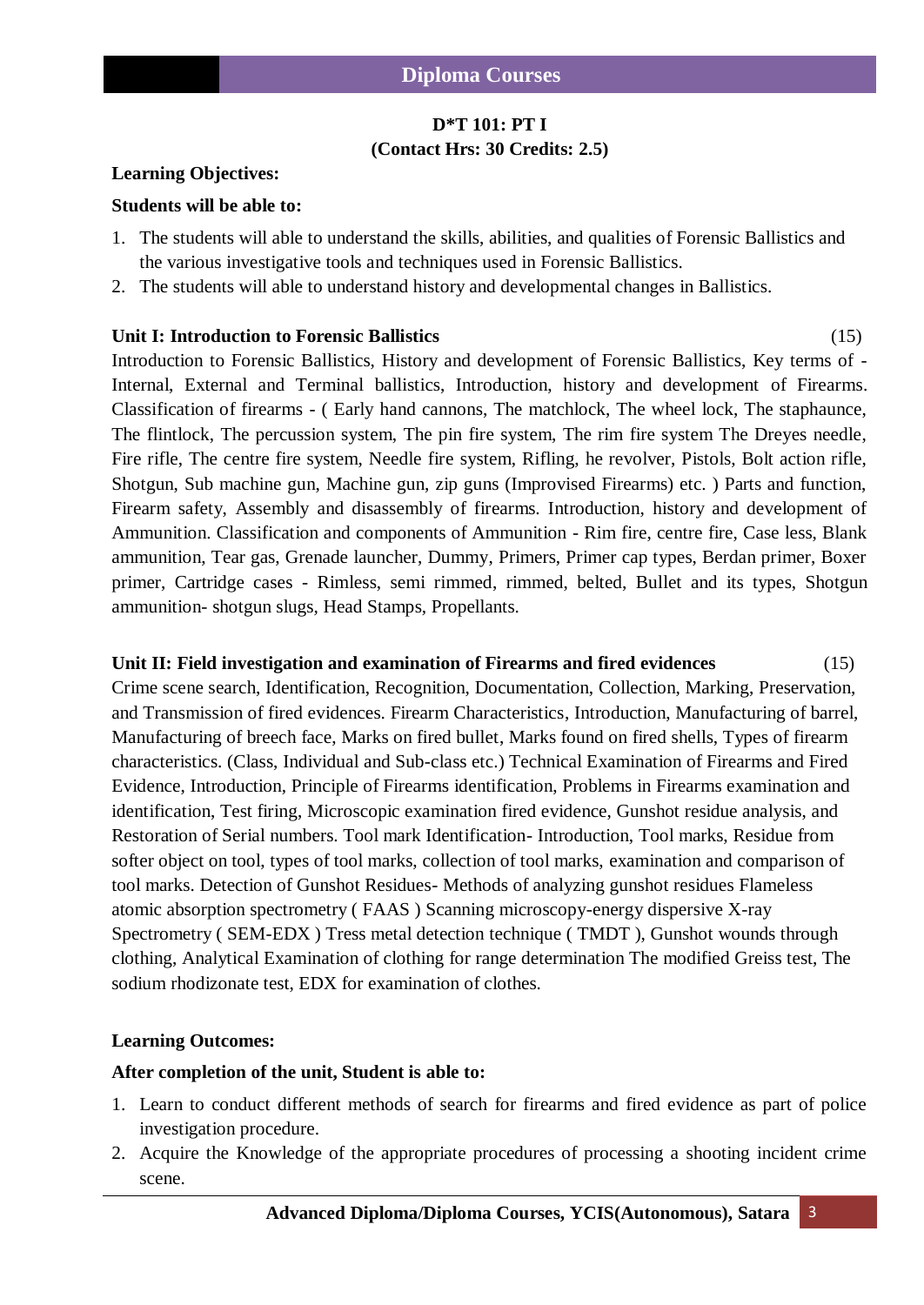- 3. Get the Knowledge of Manufacture of Firearms and its effect, Knowledge of firearm characteristics
- 4. Learn about different scientific equipments as aids of firearms and tool marks. Examination in his quest for successful investigation of cases involving firearms.
- 5. Learn & understand the proper procedure in examining firearms and fired evidence in a forensic laboratory.

## **D \*T 102: PT II (Contact Hrs: 30 Credits: 2.5)**

#### **Learning Objectives:**

#### **Students will be able to:**

- 1. Understand the concept & terminologies related to Elementary Ballistics.
- 2. Understand & learn about Legal procedure of Firearm Examination & its Report Writing.

#### **Unit I: Elementary Ballistics** (15)

General- Energy considerations, Propellants, Initiation, Combustion of propellants, Density of loading, Atmospheric temperature, Shape of the cartridge case. Heat problems, Barrel pressure and its determination, Recoil, facts and measurement, Vibration and jump, Barrel fouling. External Ballistics- Trajectory formation, Vacuum trajectories, Range, Experimental determination and shape of trajectory, Spin, Drift, Angle of fire, Structure of the projectile, Sectional density, Influence of earth and escape velocity, Air resistance, Retardation, Wind deflection, Firing guns in the air, Ricochet. Gunshot Wounds - Contact wounds, Near-Contact wounds, Intermediate-Range wounds, Cylinder Gap, Muzzle Brakes/Compensators, Flash Suppressors, Gas Ports/Vents, Miscellaneous Powder Patterns, Distant Gunshot Wounds, Entrance Versus Exit wounds, Intermediary Targets, Stippling - Powder tattooing and Pseudo-Powder Tattooing, Pseudo-Soot Ricochet Bullets , Bone, Bullet wounds of the skull, Caliber determination from entrance wounds, Bullet Wipe, Backs patter.

#### **Unit II: Report Writing & Legal Proceedings** (15)

Report Writing & Preparation of a report, Purpose of writing an investigative report, Mechanics of good report Important principles i n reporting. Legal Proceedings Firearms and tool mark examiner as an expert witness, Guide questions in qualifying a firearms and tool marks expert witness. Laws on Firearms - Arms Act, 1959 and its Amendments.

#### **Learning Outcomes:**

#### **After completion of the unit, Student is able to:**

- 1. Learn related to several aspect of Elementary Ballistics.
- 2. Learn about the various terminologies used in External Ballistics.
- 3. Acquire the knowledge related to procedure of examining Shotgun ballistics.
- 4. Get the Knowledge of the various aspects of Gunshot wounds.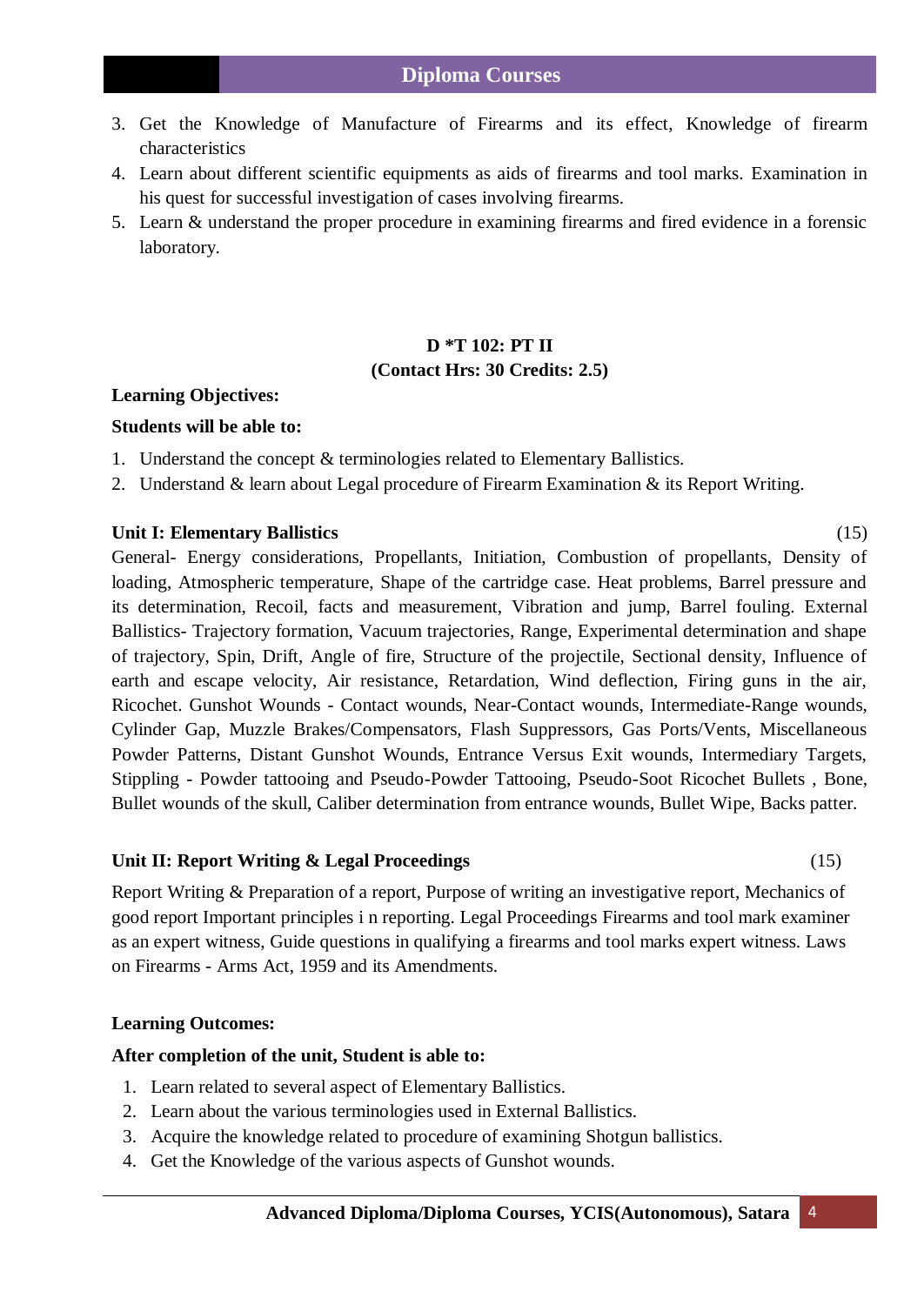- 5. Learn the Skill in writing examination report to communicate the firearms and marks examiners findings.
- 6. Learn & acquire the knowledge with the possible questions that maybe asked on firearms and tool marks examiner the moment he appears in court as an expert witness.

### **Reference Books**:

- 1. Fire arms in criminal investigation and trials By B R Sharma
- 2. Handbook of Fire arm and ballistics By Brian J Heard.
- 3. Fire Arms, Forensic Ballistics, Forensic Chemistry and Criminal Jurisprudence By S N Gaur et al.
- 4.Forensic Science in Criminal Investigation and Trials By B. R. Sharma.
- 5. Firearms and Forensic Ballistics By S. N. Gaur and B. C. Jauhari.
- 6. Arms Act ( Bare Act )

7. Forensic Ballistics Guide for criminal lawyers, Police officers, Students, and Reviewers, By Zosmio A. Duyogan,2011.

- 8. Firearms Identification Lesson For Criminology Students by Felipe Montojo,2006.
- 9. Forensic Ballistics by Erdulfo M.Grimares,2006.

## **D\* L101**: **(Practical): (Contact Hrs: 120 Credits: 05)**

## **Learning Objectives:**

## **Students will be able to:**

- 1. Study & learn to Examine Fired Evidences.
- 2. Learn the skill of Collection & Packaging of Fired evidence.
- 3. Understand & learn to differentiate between Individual & Class Characteristics of Firearm.
- 4. Understand & Study Fire Arm Act.

## **List of Practical's (30)**

- 1. To study Identification, Recognition of fired evidences.
- 2. To study Documentation, Collection, of fired evidences,
- 3. To study Marking, Preservation, Transmission of fired evidences.
- 4. Examination of Fire Arm according to Arms Act.
- 5. Dismantling and assembling of firearms-Revolver
- 6. Dismantling and assembling of firearms-Pistol
- 7. Dismantling and assembling of firearms-Rifle
- 8. To study the features of Rifled Guns.
- 9. To study the characteristics of Contact wounds.